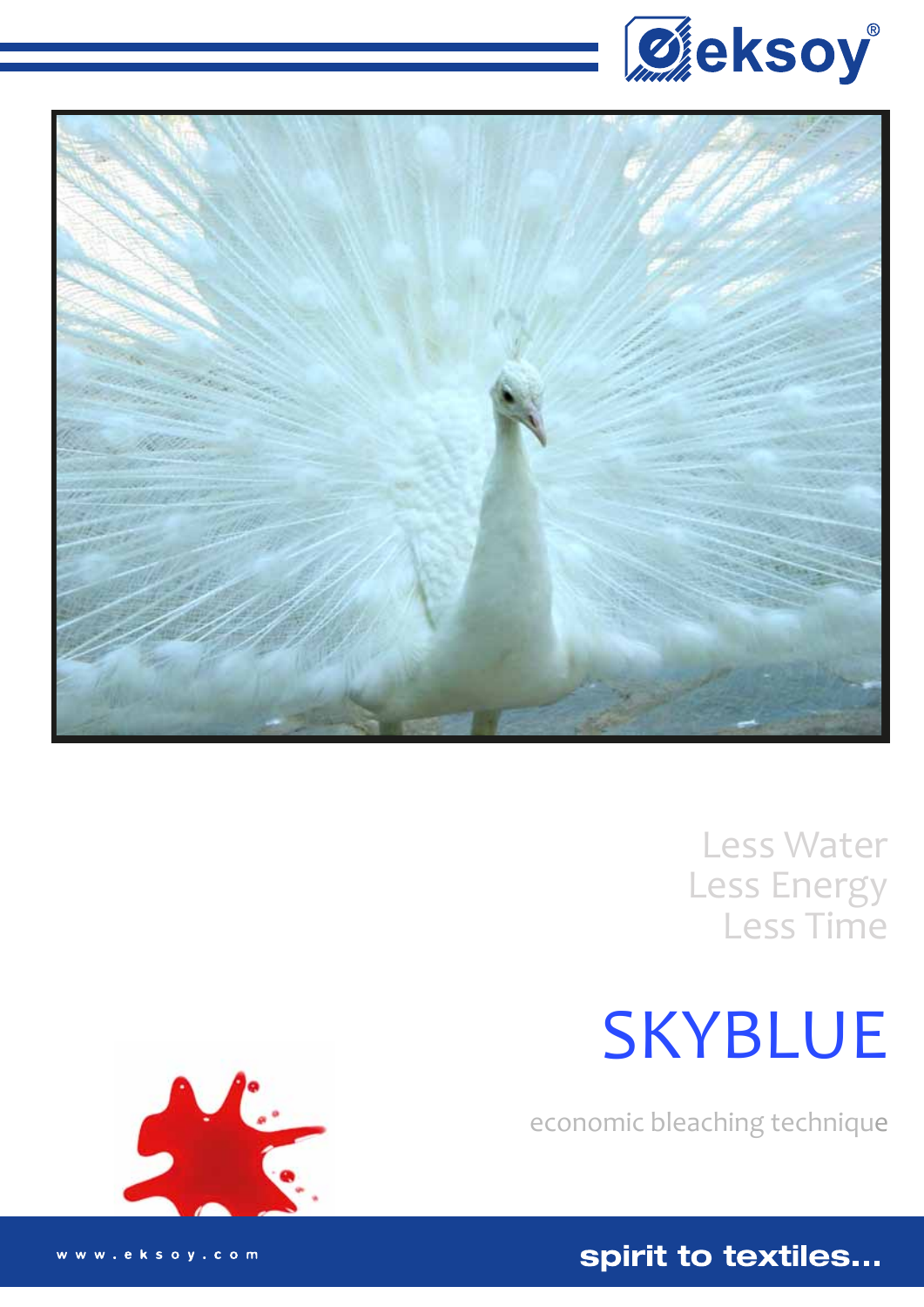

- Due to universe water shortage and environmental pollution concern of all community, Eksoy focused on development of unique chemicals to save water, energy, time and labor.
- **SKYBLUE** is an outcome of these efforts, which combines all chemicals, mentioned below;
	- Scouring agent,
	- Degreasing agent,
	- Stabilizer,
	- Peroxide activator,
	- Final pH reducer,
	- and offers following merits;
		- Maximum hydrophility,
		- Prime degreasing effect,
		- Lower final pH, around pH=8,2
		- Neutralization step is skipped and wash-off time is shrinked to minimum or totally lifted up.

## TRADITIONAL BLEACHING PROCESS



- After traditional bleaching, bath needs to be boiled and fine neutralization should be done.
- As bleaching ends at pH 8 Strong neutralization and core neutralization mistakes are avoided such as;
	- Whiteness differences within same lot or in-out differences in OBA bleached yarn,
	- Rings of color differences in yarn dyeing on alkali sensitive colors.
- Water,electricity and time saving reaches to 40-50%.
- As no boil-off is done after bleaching .For every 100 kg cotton 154 kg steam cost is saved.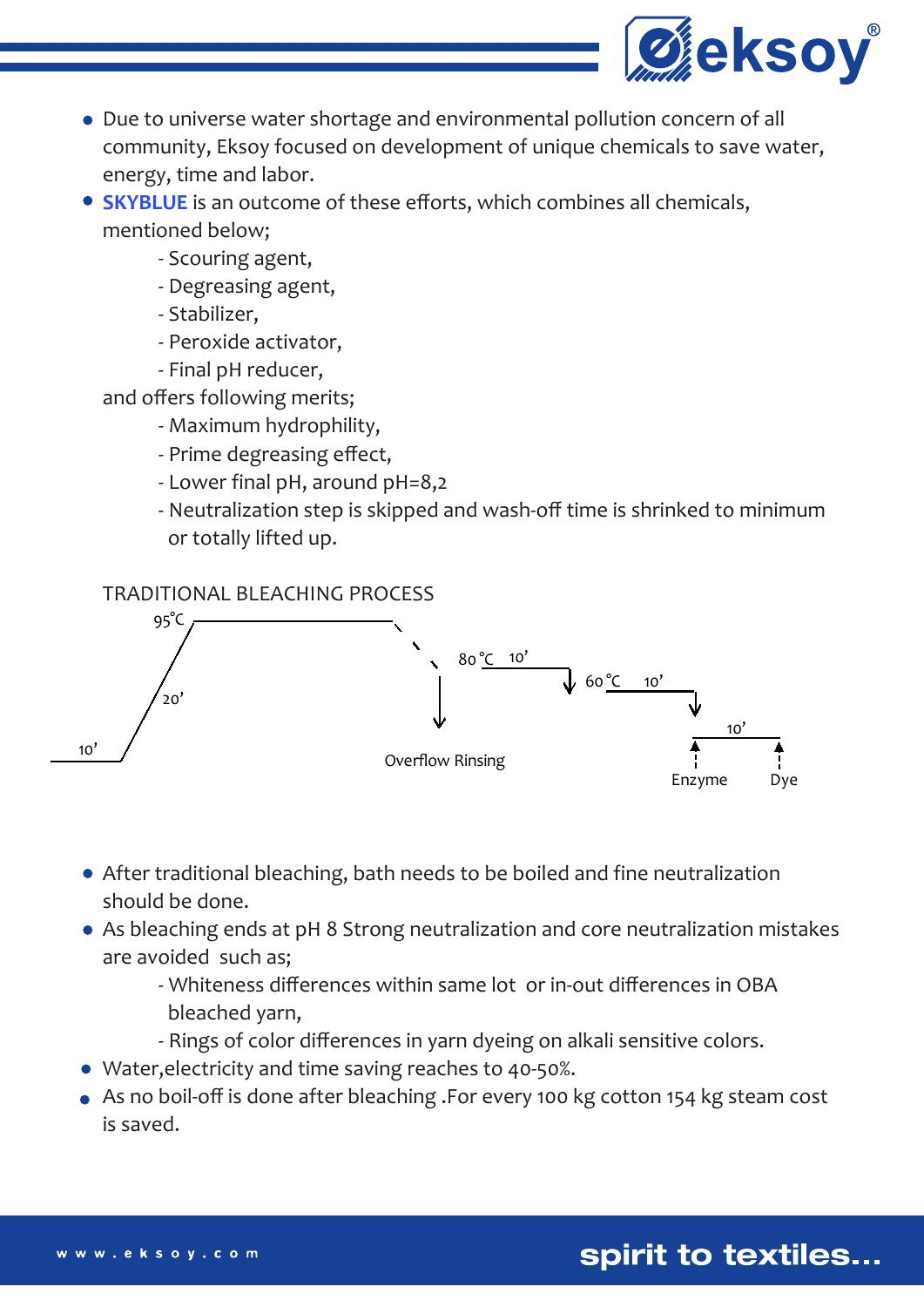

DISADVANTAGE OF CLASSICAL SYSTEM

- Core neutralization cannot be always perfect achieved and further problem occurs during dyeing or printing.
- If it is full-white process with OBA neutralization, it causes yellowing.

#### WITH **SKYBLUE**

- After bleaching, pH valuve of the bath drops to 7,5 8.
- No neutralization needed.
- No effect related to uneven neutralization or core-alkali
- Less water and energy.



After bleaching with SKYBLUE, dying is started without neutralization.